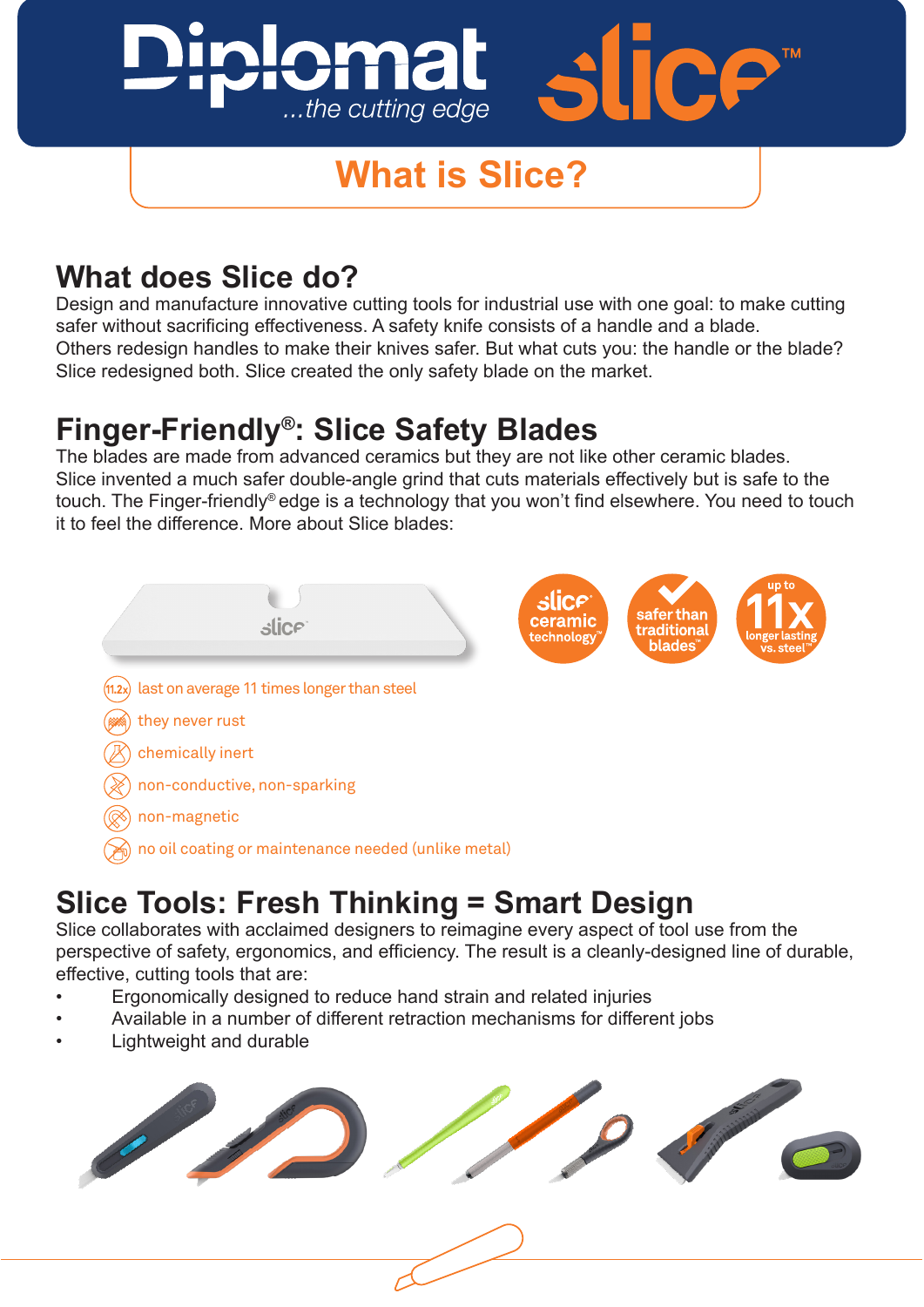

# **Example 2 Why Slice?**

Why Are Slice Ceramic Blades Safer Ceramic Blades Safer Ceramic Blades Safer Ceramic Blades Safer Ceramic Blades<br>The Slice Ceramic Blades Safer Ceramic Blades Safer Ceramic Blades Safer Ceramic Blades Safer Ceramic Blades

#### me Clies Companie Placked **Why are Slice Ceramic Blades safer than metal blades?**

When it comes to blade safety, the design challenge is to create a knife that effectively cuts When it comes to blade safety, the design challenge is to create a knife that effectively cuts most materials but has difficulty penetrating skin.



### Difference in Blade Thickness

### Sharpness and Wear Resistance



Image 4. The above results of third-party independent testing show that  $\mathcal{F}$ blades start out at the right sharpness to safely cut and maintain that sharpness for much

Slice ceramics dull very slowly. As such, they don't need to be so sharp out of the box. They start off at a safe and effective sharpness and stay there much longer. In fact, a double edged Slice ceramic blade lasts, on average, 11.2 times longer than its metal counterpart.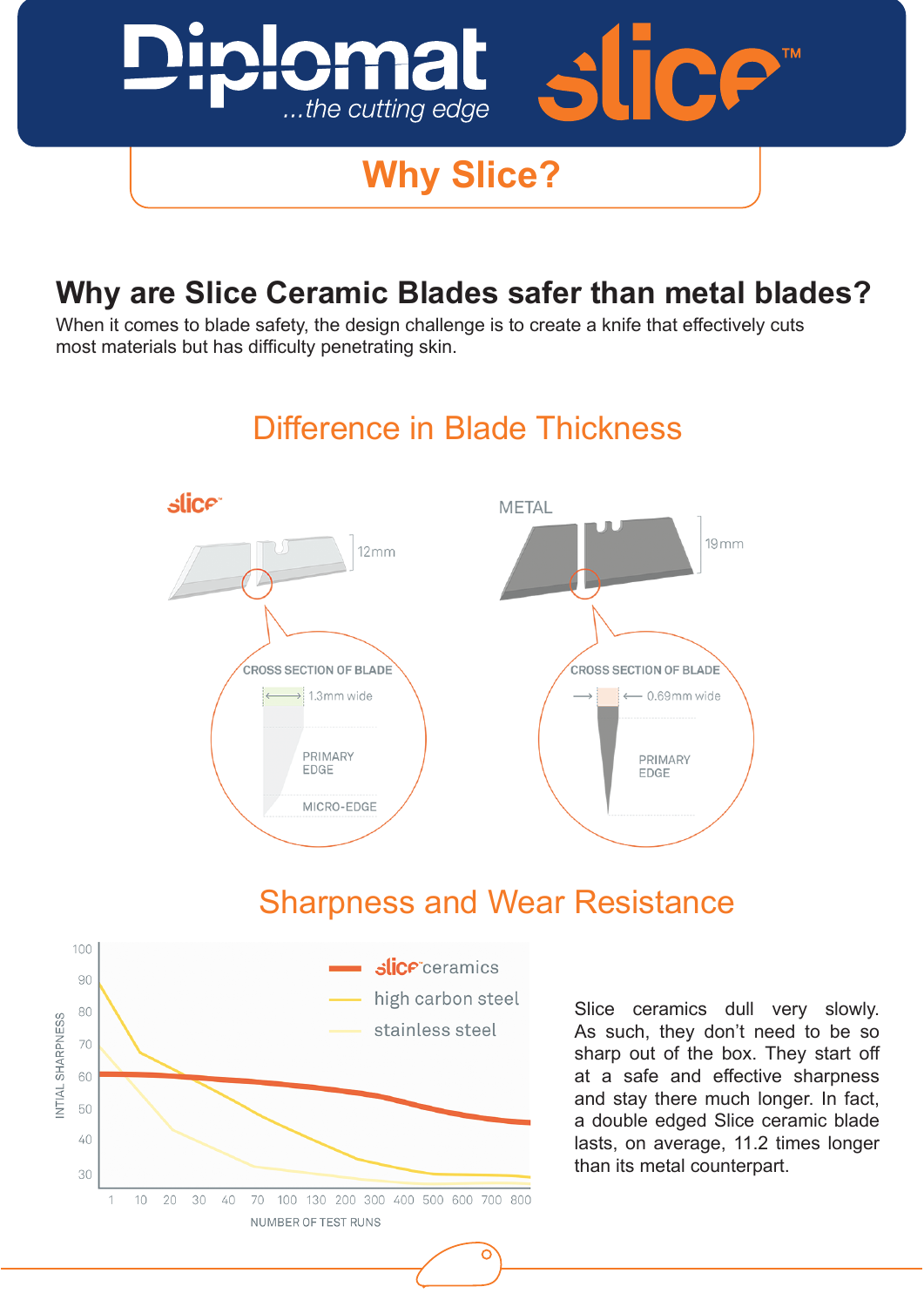

# **Why Slice?**

**Slice blades last an average of 11.2x longer**

#### **vs. metal blades. Slice blades last an average of 11.2x longer vs. metal blades.**

Slice ceramic safety blades retain their edge **much longer than steel**. Slice ceramic safety blades retain their edge much longer than steel. If you go through one metal blade a day, you should get 11 days out of a Slice blade. After those 11 days, flip the blade over for  $S$ another 11 days.



#### **Slice ceramic blades are extremely strong.**

Slice ceramic blades are made from 100% zirconium oxide—much harder than steel.<br>That's why Slice blades retain their edge, on average, 11.2 times longer than steel bla That's why Slice blades retain their edge, on average, 11.2 times longer than steel blades.